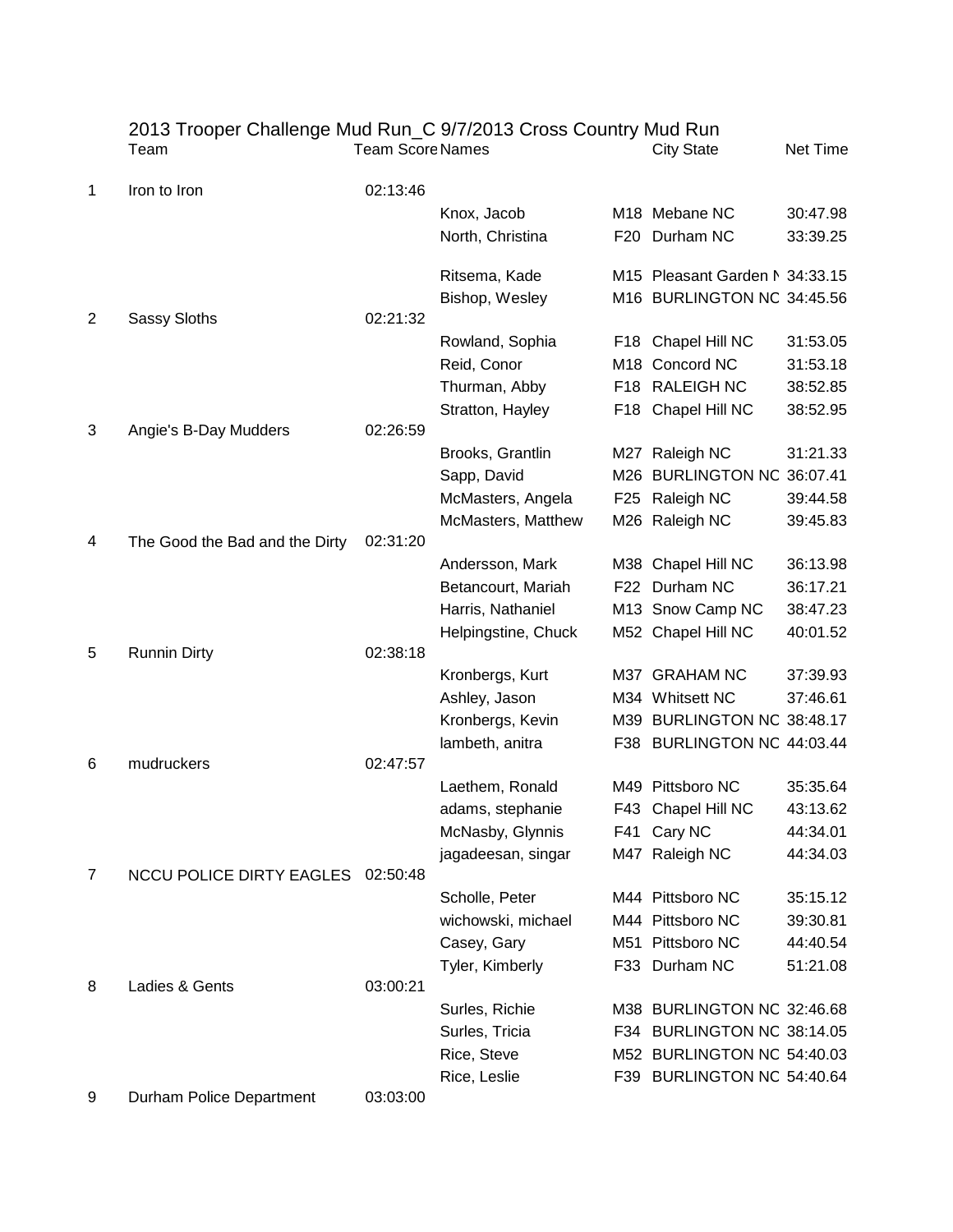|    |                              |          | Hembrick, Marvin        |                 | M44 Durham NC          | 45:44.62    |
|----|------------------------------|----------|-------------------------|-----------------|------------------------|-------------|
|    |                              |          | Cook, Corry             |                 | M35 Durham NC          | 45:44.98    |
|    |                              |          | Kozar, Kristen          | F28             | Durham NC              | 45:45.07    |
|    |                              |          | Bitticks-Alston, Carina |                 | F32 Durham NC          | 45:45.12    |
| 10 | The Blue Mudd Group          | 03:09:47 |                         |                 |                        |             |
|    |                              |          | Smith, Beverly          |                 | F42 Mebane NC          | 42:04.18    |
|    |                              |          | Ealey, Lanny            |                 | M35 Durham NC          | 48:39.21    |
|    |                              |          | Farrell, Heidi          | F <sub>29</sub> | Durham NC              | 49:29.63    |
|    |                              |          | Peaslee, Mary           | F27             | Durham NC              | 49:33.87    |
| 11 | <b>Westside Warriors</b>     | 03:19:08 |                         |                 |                        |             |
|    |                              |          | Shepherd, Leah          |                 | F18 Burlington NC      | 48:23.12    |
|    |                              |          | Wade, Lisa              | F43             | Gibsonville NC         | 48:37.25    |
|    |                              |          | Saunders, Caitlin       | F <sub>22</sub> | <b>Burlington NC</b>   | 51:03.57    |
|    |                              |          | Saunders, Fred          |                 | M50 Burlington NC      | 51:04.11    |
| 12 | Team 360                     | 03:20:23 |                         |                 |                        |             |
|    |                              |          | O'Neal, Harold          |                 | M33 GRAHAM NC          | 41:39.63    |
|    |                              |          | Godwin, Rodger          |                 | M18 Reidsville NC      | 44:19.54    |
|    |                              |          | Lowe, Devon             | F32             | BURLINGTON NC 51:55.40 |             |
|    |                              |          | Porterfield, Leslie     | F <sub>28</sub> | <b>GRAHAM NC</b>       | 11:02:28.19 |
| 13 | Muddy Heels RN's and Friends | 03:31:27 |                         |                 |                        |             |
|    |                              |          | Walsh, Tim              |                 | M40 Raleigh NC         | 32:55.31    |
|    |                              |          | Maggied, Mollie         | F31             | Durham NC              | 59:29.59    |
|    |                              |          | Nowak, Sarah            | F32             | Raleigh NC             | 59:30.93    |
|    |                              |          | McElroy, Jennifer       |                 | F36 DURHAM NC          | 59:31.00    |
| 14 | <b>Starbucks Sirens</b>      | 03:35:10 |                         |                 |                        |             |
|    |                              |          | Westmoreland, Ryan      | M21             | BURLINGTON NC 53:30.90 |             |
|    |                              |          | Briggs, Jordan          | M21             |                        | 53:32.01    |
|    |                              |          | Hyatt, Kacie            | F <sub>25</sub> |                        | 54:01.05    |
|    |                              |          | Walters, Cecil<br>56    |                 | M33 Greensboro NC      | 54:06.29    |